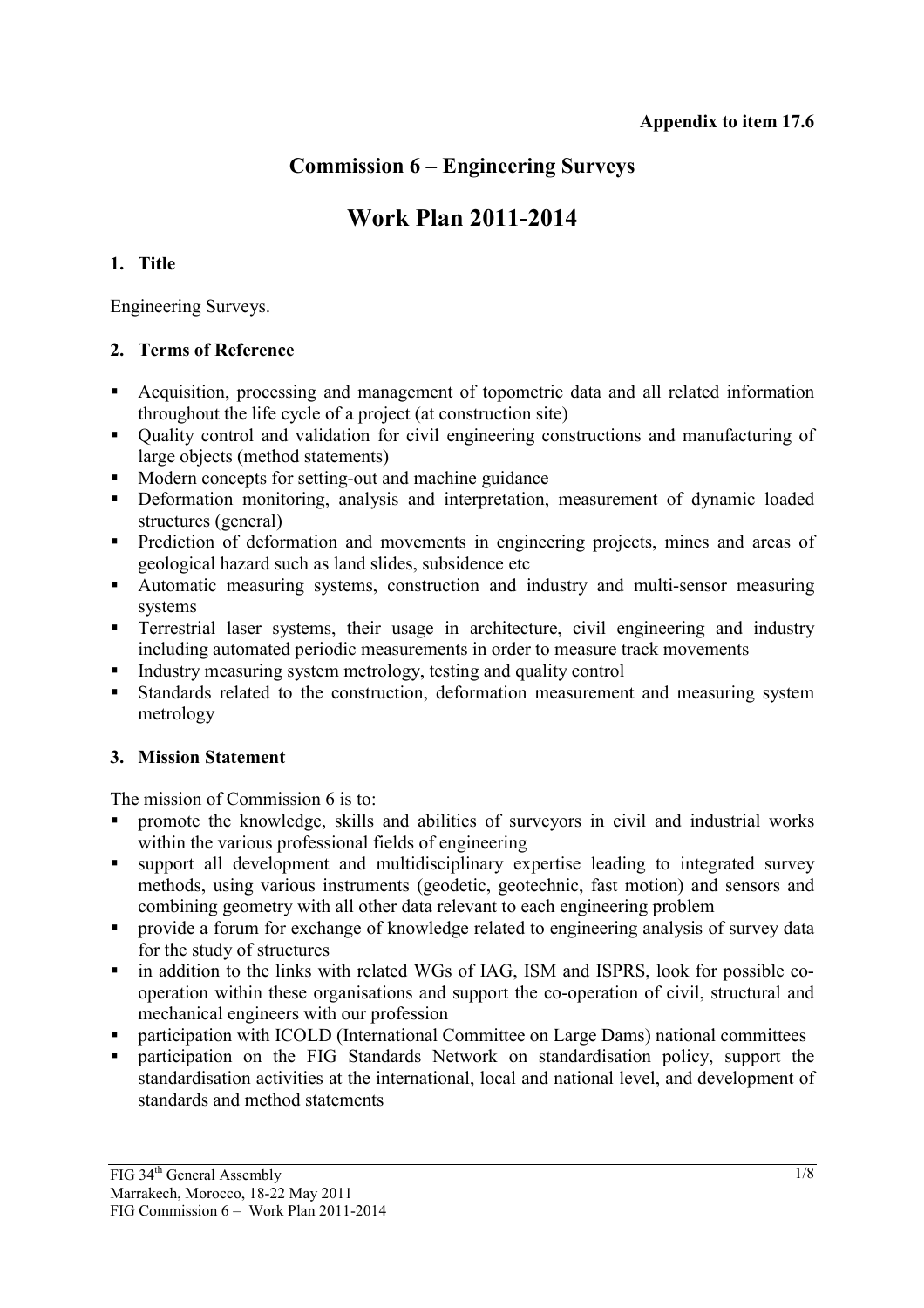participation on regional FIG events, and events organised in co-operation with sister organisations.

## **4. General**

This Working Plan covers a wide scale of survey disciplines related to plants, installations and constructions of any kind. Commission 6 wants to promote:

- development of international standards and qualifications,
- development of best practice guides in Engineering Surveys,

Commission 6 will consist of three Working Groups and one joint working group with Commission 5. Commission 6 has study groups on specific issues and these could also be used for the FIG contribution to respond to global warming and disaster management.

The Council has requested Commission 6 to consider establishing a Memorandum of Understanding with the Institution of Civil Engineers (ICE).

## **5. Working Groups**

## **Working Group 6.1 – Deformation Measurements and Analysis**

#### Policy Issues

Deformation studies in Engineering Surveying are based on a broad knowledge of suitable sensors and their potential, modern data storage and communication solutions and advanced processing and analysis methods. Additionally a thorough understanding of the behaviour of monitoring objects (large scale structure or landslide effected area), is essential to set-up and operate an optimum monitoring system. Nowadays deformation tasks are more and more oriented towards real-time systems, which require automation of data capture and new concepts in data processing, analysis and interpretation.

WG6.1's main goals will be to support specialists in deformation studies with state-of-the art solutions and provide latest developments and future oriented concepts:

- Promoting studies on the potential of existing and new sensors to determine geometric deformation quantities from surveying and adjacent fields such as geotechnics;
- **Promoting the development of concepts for automated data storage, data transfer and data** pre-processing;
- **Promoting the adaptation of numerical algorithms to derive relevant deformation** quantities in real-time, including concepts from time series analysis;
- **Promoting a multidisciplinary collaboration between surveying, structural and** geotechnical engineers to understand the behaviour of structures and geotechnical objects;
- Study of most modern concepts for data analysis like artificial neural networks, fuzzy logics and generic algorithms:
- Initiate investigations to extend the range of deformation studies to higher frequencies, which are important in Structural Health Monitoring, *i.e.* to be able to study oscillations and vibrations and their effects on critical structures;

#### Chair

Prof. Dr. Wolfgang Niemeier (Germany), e-mail: w.niemeier@tu-bs.de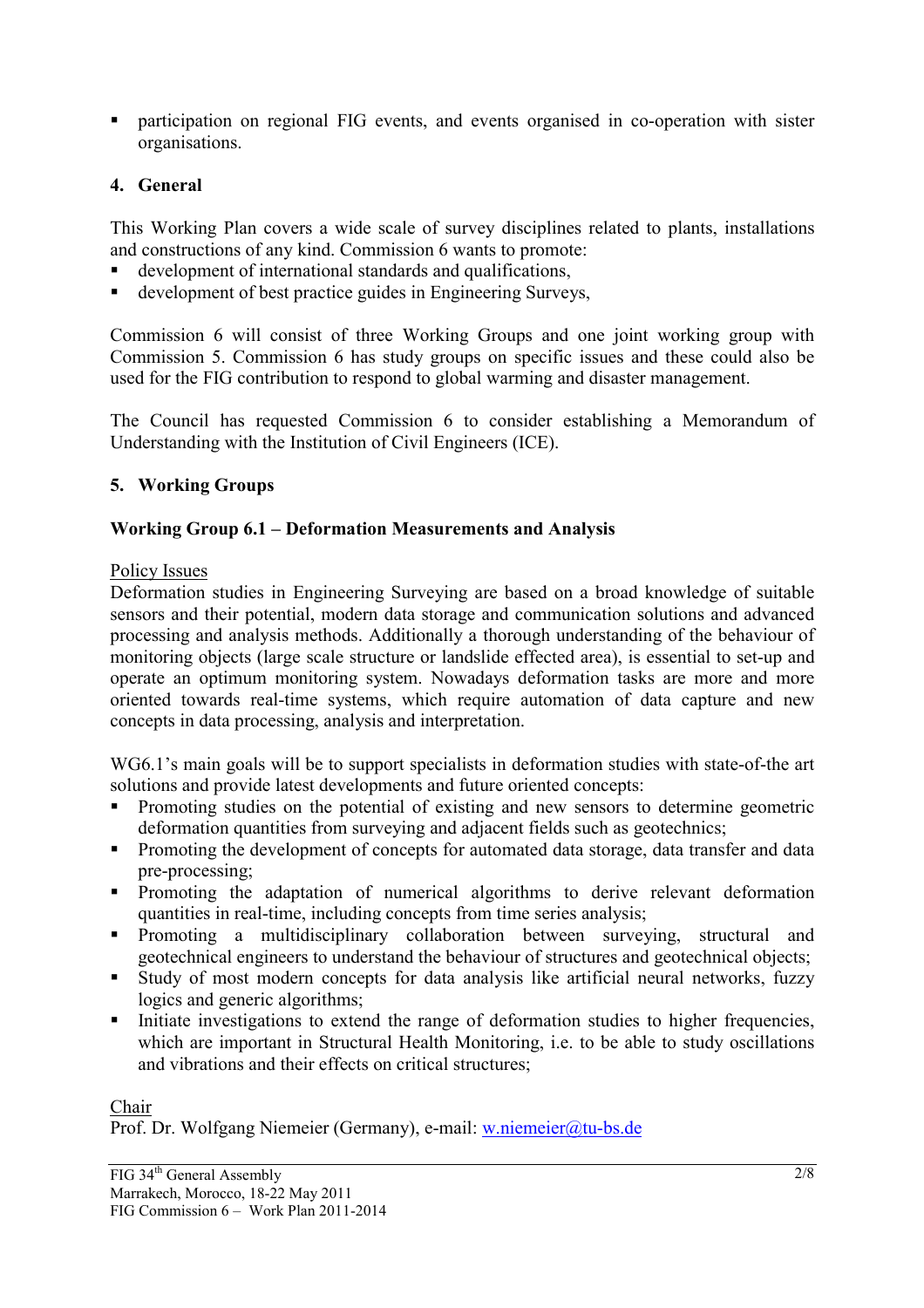## Secretary: Dr.-Ing. Björn Riedel (Germany), e-mail: b.riedel@tu-bs.de

## Specific Projects

- Prepare reports on State-of-the-Art for typical deformation tasks (e.g. dams, bridges, high buildings, landslides, rock-fall, …);
- Comparison of most modern instrumentation for automated deformation measurements;
- Comparison of concepts from artificial intelligence for deformation analysis;
- Case studies: For a typical data set of continuous observations, which has to be defined, different analysis concepts and tools have to be applied.

## Workshops/Symposia

<sup>14th</sup> International Symposium on Deformation Measurements, Hong Kong, Nov. 2011

15th International Symposium on Deformation Measurements, Europe (Hamburg ?), 2014

These symposia will continuously be organised as joint symposia with IAG/ WG 4.2,

## Publications

• Proceedings of the meetings (it is intended to have peer reviewed proceedings)

## Beneficiaries

- Surveying professionals dealing with all aspects of deformation studies
- Surveyors interested in most modern, automated instrumentation
- Geologists, structural and geotechnical engineers concerned with deformation tasks

## Study Groups**:**

For each of the specific projects, given above, a study group could be initiated.

## **Working Group 6.2 – Engineering Surveys for Construction Works and Structural Engineering**

## Policy Issues

- Promoting the use of adapted survey techniques in industry  $\&$  engineering;
- **Promoting a multidisciplinary collaboration between survey engineers, civil engineers,** structural & mechanical engineers;
- **Promoting the use of adapted survey techniques in the rail and railway building and** operating sector;
- **Promoting the understanding of fibre optic sensors, e.g. interferometric sensors, Brillouin** and Raman scattering and Bragg gratings;
- Study the use of embedded sensor arrays and the role of advanced surveying techniques for structural monitoring;
- Creating an awareness of surveyors through a task force "Fibre optic sensors" of the rapidly emerging technology of fibre optic sensors as "non-geodetic" sensors to measure deformations (strain) and temperatures in civil engineering structures
- **Promoting the use of Terrestrial based RF positioning system in engineering surveying:**
- Creating an awareness of surveyors through a task force "Geotechnical sensors" as the trend today is going for an integration of those sensors in the geodetic deformation analysis.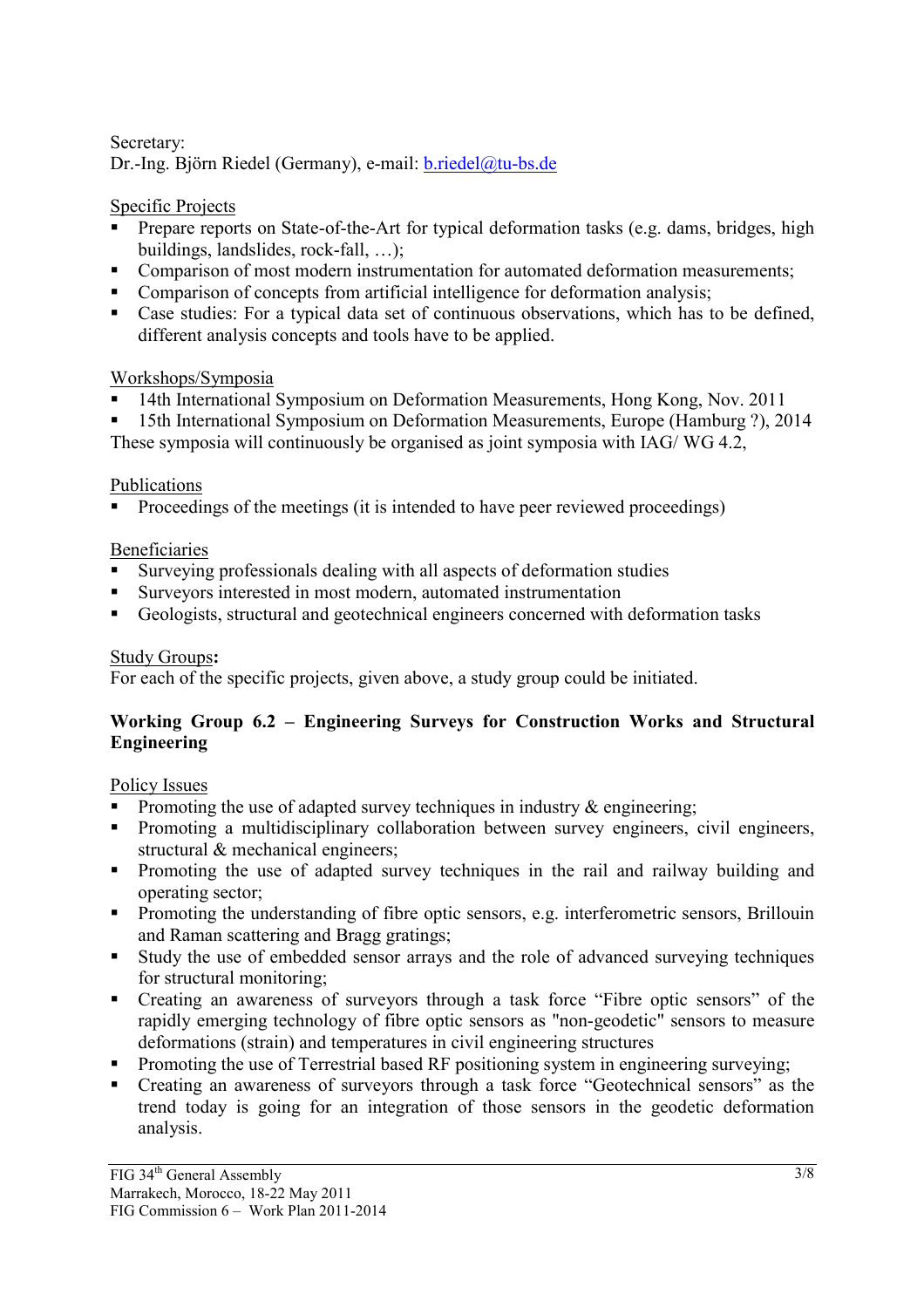Creating an awareness of surveyors through a task force "Railways Trolley monitoring system.

## Chair

Joël van Cranenbroeck, Leica Geosystems AG (Belgium), e-mail: joel.vancranenbroeck@leica-geosystems.com

## Vice Chair

Prof. Esmond C.M. Mok, Department of Land Surveying & Geo-Informatics The Hong Kong Polytechnic University (Hong Kong SAR, China, e-mail: lsemok@inet.polyu.edu.hk

## Specific Projects

- **Precise methods and equipment for staking out during construction and structural works;**
- $\bullet$  QC and documentation for as build compared to as designed;
- **Precise methods and equipment for Engineering surveys for visualisation and photo** match;
- **Precise methods and equipment for remote surveys. (Terrestrial laser scanners etc.)**
- Dynamic Monitoring of Buildings and Structures during and after construction;
- Offshore construction surveys;
- $\blacksquare$  Integration of sensors for engineering surveys:
- Rail track setting out and monitoring;
- Railway infrastructure (trolley system).

#### Workshops

Regular symposia and exchanges between researchers and concerned professionals

#### Publications

• Proceedings of the meetings (by the host).

#### Benefic**i**aries

- Surveying profession becoming involved in this developing technology which will partly replace current geodetic techniques;
- Surveyors wanting to acquire information about fibre optic sensors as used in "smart civil Engineering structures";
- Surveyors wanting to acquire information about geotechnical sensors as used in engineering structures such as dams;
- Engineers who has to decide about the best techniques to monitor civil engineering structures;
- Universities teaching advanced sensor technology.
- Engineering surveyors and engineers involved with construction and setting out will benefit, as well as structural engineers, current buildings and future building designs.

#### Study group 6.2.1 Fibre Optic Sensors

#### Chair

Dr. Helmut Woschitz (Austria), email: helmut.woschitz@tugraz.at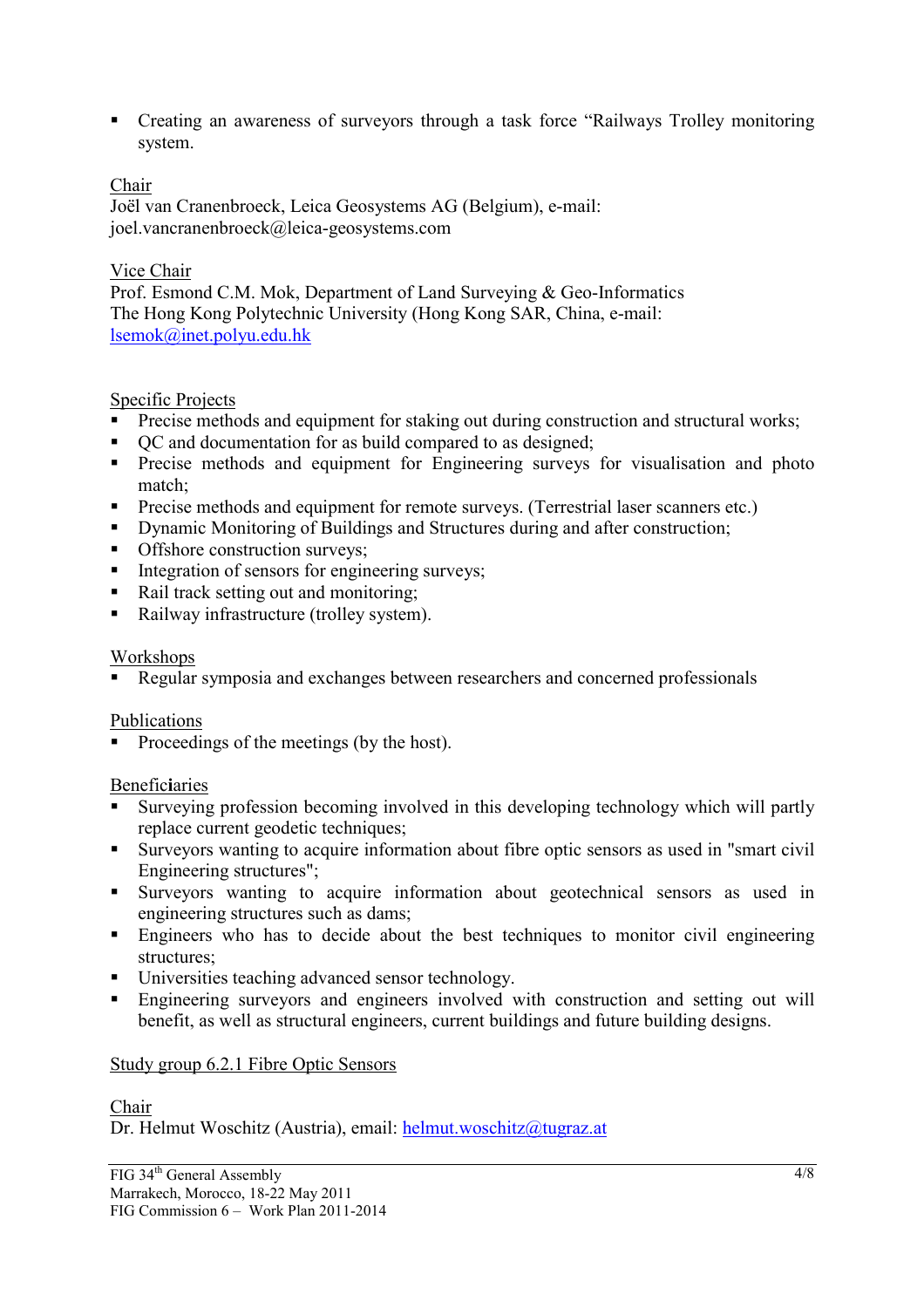#### Activities

- technical meeting in Graz
- 2-day conference or workshop in Germany
- Publication on Marketing of fibre optic sensors, possible.

## Study Group 6.2.2 Laser Scanners (Joint with Commission 5)

## Chair

Dr Ivo Milev, Germany, email: ivo.milev@technet-rail.de

## Activities

- Innovative Technologies for an efficient geospatial management of earth resources 5-7 September, 2011 Ulaanbaatar, Mongolia
- Innovative technologies (2012 Uzbekistan)

With main topic: laser scanning for geospatial management of earth resources

#### Study Group 6.2.3 Ground Based Synthetic Aperture Radar

#### Chair

Prof Alessandro Capra, Italy, email: alessandro.capra@unimore.it

#### Activities

- Installation and replacement of the instrument for landslides and structures monitoring:
	- o Time series analysis of periodic campaigns putted together (temporal decorrelation investigation);
	- o Installation site and monuments: control of stability, refraction of glass/plexiglass.
- Integrated monitoring systems:
	- o Geo-referencing, overlapping with high resolution DTM, GIS application;
	- o Data comparison and validation with other sensors (Total station, GPS, …);
	- o Integration with others long range techniques and comparison of the respective accuracies;
	- o Real time or near real time processing for early warning monitoring systems, possibility and future developments.

The issues will be developed in Technical Meeting and/or Congress that will be held in Italy.

## Study Group 6.2.4 Geotechnical Sensors

## Chair

Dr. Marco di Mauro, Switzerland, email: marco.dimauro@lgs-geo.it

#### Activities

- $\blacksquare$  technical meeting in Italy
- 2 day congress in Germany
- **PR** for this technique, whenever possible.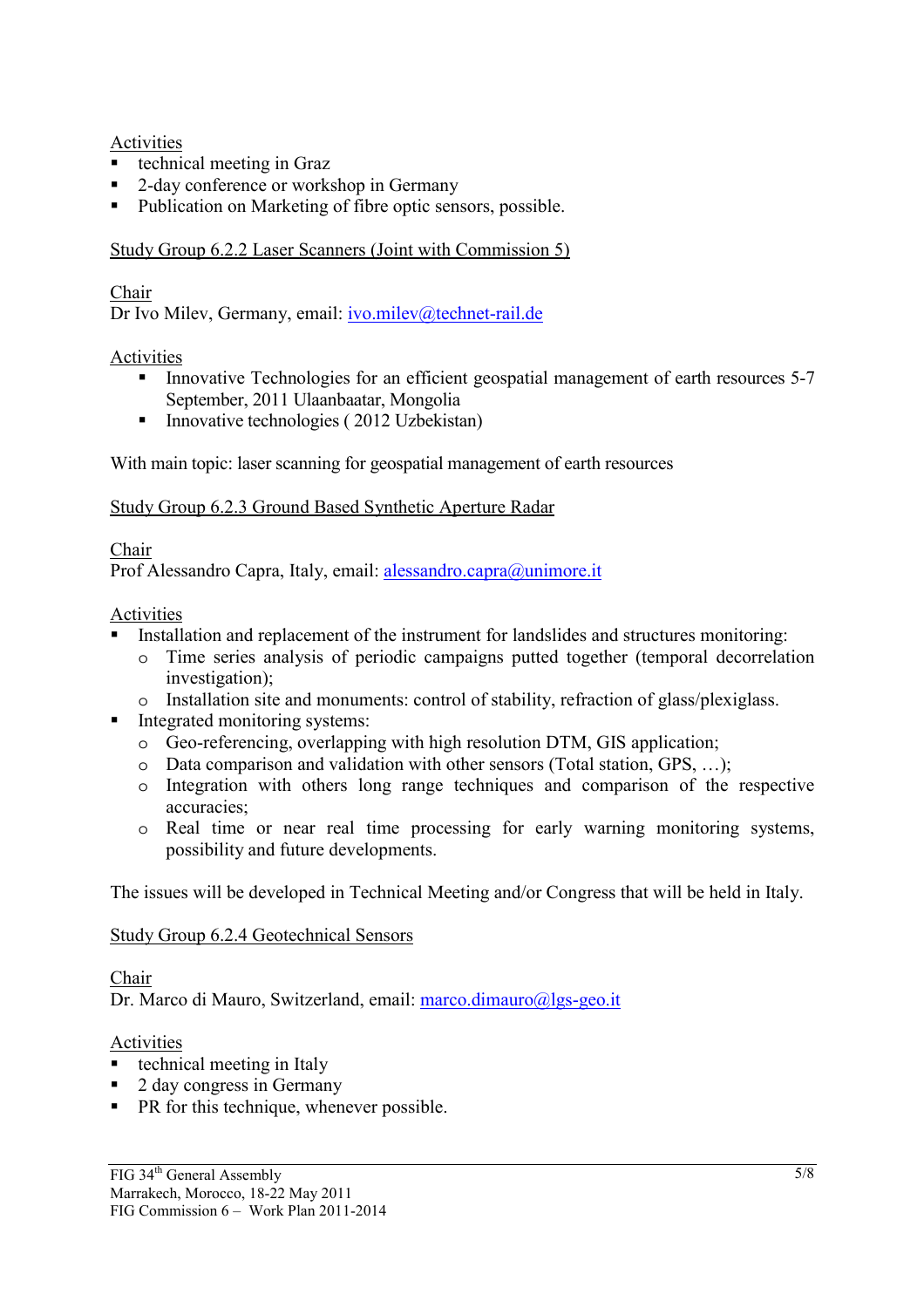## Study group 6.2.5 Railway Surveying Techniques

## Chair

Mr. Carlo Bonanno, Leica Geosystems, Italy, email: carlo.bonanno@leica-geosystems.it

Activities

- technical meeting in Italy and Switzerland
- 2 day congress in Italy
- **PR** for this technique, whenever possible

## **Working Group 6.3 – Machine Control and Guidance (MCG)**

## Policy Issues

The importance of real-time 3D-position sensors for navigation of machinery on construction sites of roads, tunnels, railways, and airports has increased over the last years and the market is still growing. Also in the field of agriculture GPS-based applications such as crop mapping and automatic steering are well introduced. The new FIG Working Group 6.5 will intensively deal with following topics:

- Kinematic Measurement and Sensor Technology (focus on L1 RTK Cow-cost systems, adjustments of total station MCG requirements, additional Sensor like Slope Sensors, INS, Orientations Sensors, etc.),
- <sup>3D</sup>-Applications (Agriculture, Construction, Special Applications e.g. UAVs),
- Multi-Sensor Systems and -platforms
- **MCG Data Processing and Data Flow**
- Control Process and Control Algorithm
- Standardization of Major Construction Projects

The main goal of Working Group 6.3 is the interaction of research and industry activities.

## Chair

Prof. Dr.-Ing. Werner Stempfhuber (Germany), e-mail: Stempfhuber@beuth-hochschule.de

## Vice Chair

Karl Soar, Hexagon Machine Control Division (United Kingdom), email: karl.soar@hexagon-machine-control.com

## Specific project(s)

- Regular symposia and exchanges between researchers and concerned professionals
- Expert Meetings during the exhibitions "Intergeo", "World of Concrete", "World of Asphalt", "Agritechnica" and "Bauma"

## Workshop(s)

- $\blacksquare$  3<sup>rd</sup> MCG Conference 2012 in Stuttgart
- $4<sup>th</sup> MCG Conference 2014 in Berlin$
- *DVW Symposium "Interdisziplinäre Messaufgaben im Bauwesen"* Weimar, Germanyr 2011
- *DVW Symposium* Kinematische Messmethoden "*Vermessung in Bewegung*" Berlin, Germany, 2012
- Chartered Institution of Civil Engineering Surveyors' XCES annual conference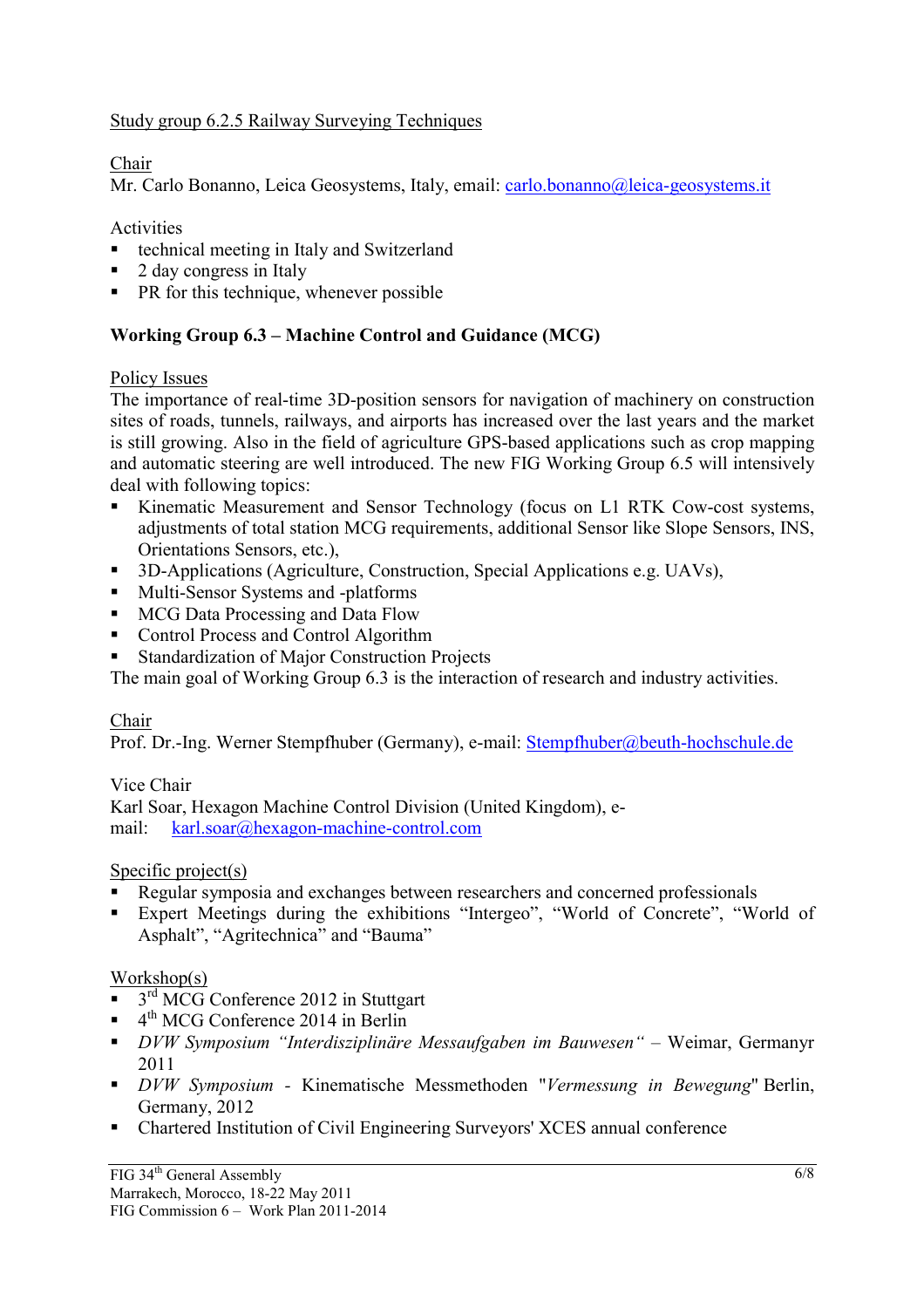- $\blacksquare$  Interaction with ION projects
- Contributions to FIG conferences and various joint meetings

#### Publication(s)

• Proceedings of the meetings (by the host)

#### Beneficiaries

- Due to new geodetic sensors (GNSS) and low cost sensors new application fields will emerge. In this respect close collaboration and regularly exchange between research departments of companies, users and academia is essential
- Standardization
- Technology transfer and networking
- Advising hard and software components
- Introduction of machine control and guidance into academic curricula

#### Study Groups

For each of the specific projects, given above, a study group could be initiated.

#### **6. Co-operation with Other Commissions and organizations**

#### **Joint Working Groups**

**Working Group 5.5 – Ubiquitous Positioning Systems** (Commission 5 has lead and work plan is described in Commission 5 work plan)

**Study Group 6.2.2 Laser Scanners** (Joint with Commission 5, Commission 6 has lead)

#### **7. Co-operation with United Nation Organisations, Sister Associations and other Partners**

The Council has asked Commission 6 to take responsibility on the implementation of the MoU with the International Association of Mine Surveying (ISM).

#### **8. Meetings**

Meetings have been listed under each Working Group and Study Group.

Commission 6 is considering organising a meeting or workshop in China.

#### **9. Commission Officers**

#### **Chair**

Prof Gethin Wyn Roberts Dean of Science and Engineering Professor of Geospatial Engineering University of Nottingham Ningbo, China 199 Taikang East Road University Park